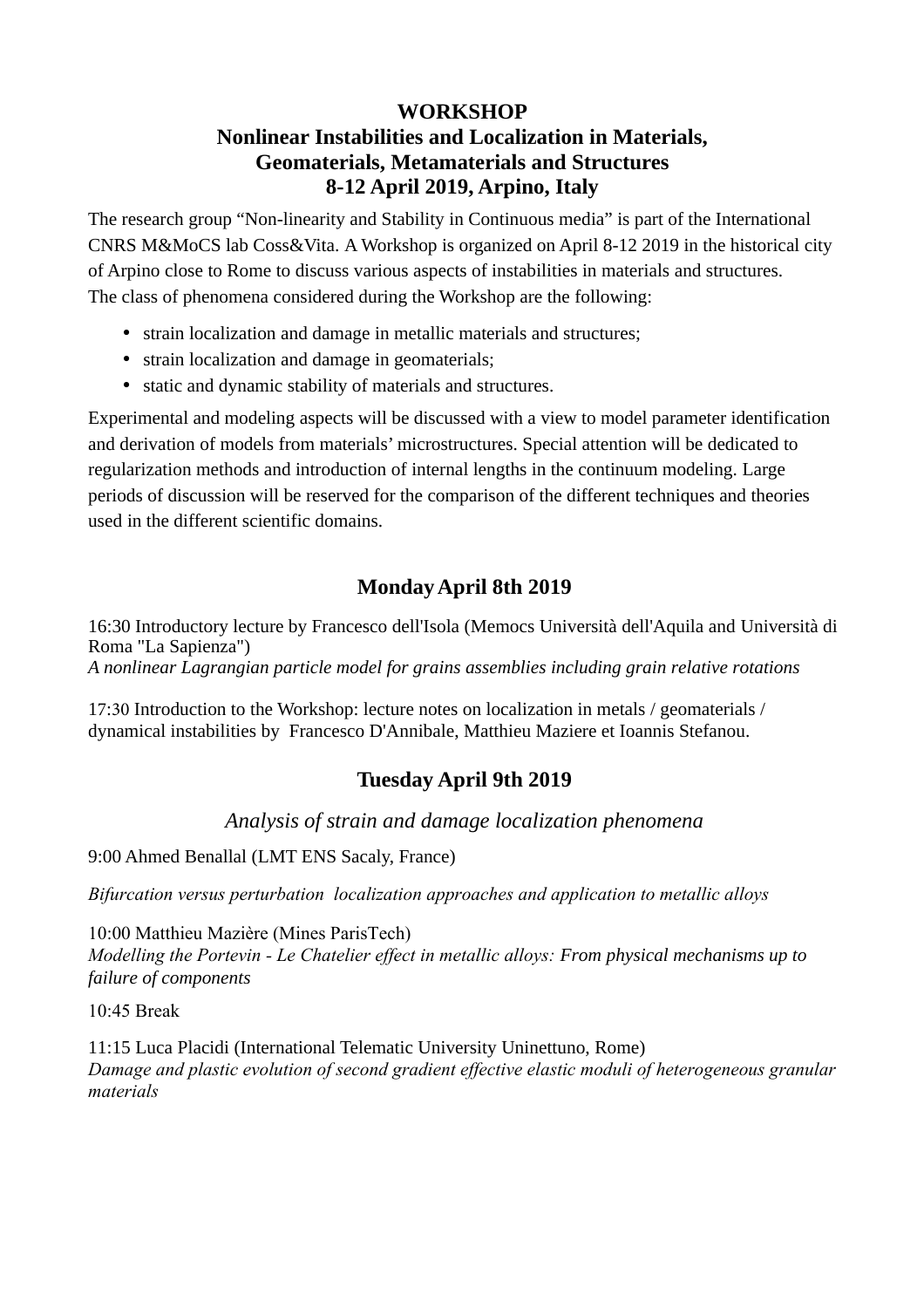12:00 Samuel Forest (Mines ParisTech) *Strain gradient plasticity modelling of strain localization at large strains*

### **13:00-14:30 Lunch break**

14:30 Claire Lestringant (Institute for Mechanical Systems, Department of Mechanical and Process Engineering, ETH Zürich, Switzerland) *Higher-order models for the analysis of localized instabilities in slender solids*

15:15 Antoine-Emmanuel Viard (ENSAM, Paris, France) *Lüders instabilities in architectured materials*

16:00 Martin Horak (Czech Technical University in Prague, Czech Republic)

*Hyper-reduction of generalized plasticity: Application to strain localization* 

16:45 Break

17:15 Vincent Marcadon (ONERA) *Large compaction behaviour of cellular architectures and instability modes*

18:00 Pierre Gelineau (ONERA) *Homogenized behaviour of cellular architectures accounting for instabilities*

18:30 General Discussion : plastic instabilities, localization and regularization (moderated by M. Mazière)

## **Wednesday April 10th 2019**

## *Localization phenomena in geomaterials*

9:00 Felix Darve (3SR Grenoble, France) *Bifurcations and instabilities in granular media: a DEM contribution*

10:00 Ioannis Stefanou (NAVIER Champs-sur-Marne, France) *Going beyond failure in geo-mechanics: From bifurcation theory to strain localization and earthquake control*

11:00 Break

11:30 Michele De Angelo (University of L'Aquila, Italy) *Numerical identification of constitutive parameters in reduced-order bi-dimensional models for pantographic structures: application to out-of-plane buckling*

12:15 General discussion : Comparison of methods for localization analysis in metallic and geomaterials communities (moderated by I. Stefanou)

#### **13:00-14:30 Lunch break**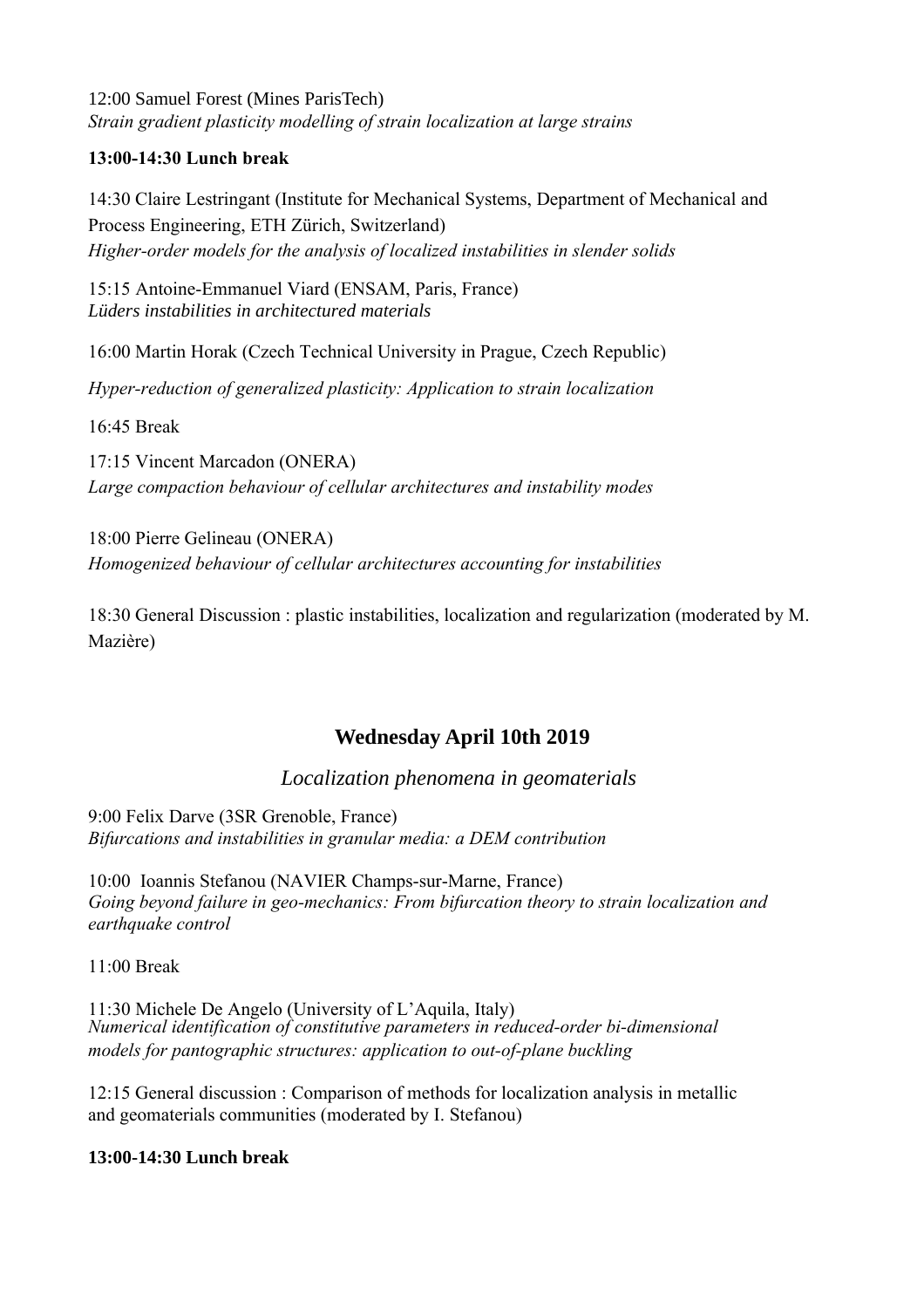### *Statics, Dynamics and Stability of beam-like structures*

14:30 Francesco D'Annibale (University of L'Aquila, Italy) *Shear-shear-torsional homogenous beam models for nonlinear periodic beam-like structures*

15:15 Angelo Luongo (University of L'Aquila, Italy) *Nonlinear dynamics of tower buildings*

16:00 Break

16:30 Giuseppe Piccardo (University of Genoa, Italy) *Static and Dynamic analysis of tower buildings by an equivalent Timoshenko linear beam model*

17:15 Manuel Ferretti (University of L'Aquila, Italy) *Flexural torsional buckling of compressed tower buildings*

18:00 General discussion: equivalent models for tower buildings analysis

20:00 Social Dinner at the restaurant Il Casale della Regina

## **Thursday April 11th 2019**

### *Static and Dynamic Properties of Meta-Materials*

8:30 Anne-Christine Hladky (Unicersité de Lille) *Tunability and non reciprocity of electrically controlled piezoelectric phononic crystals*

9:30 Arthur Lebée *Fitting surfaces with the Miura Ori Tessellation*

10:15 Pause

10:45 Inauguration of the new period for the LIA Coss&Vita 2019-2023

Presentations by Olga Allard (CNRS/INSIS) "International Research Program", Anne-Christine Hladky (CNRS/INSIS), F. dell'Isola (role of MEMOCS), S. Forest (First period of the LIA) A. Lebée and G. Rosi (description of the new project)

13:00-14:30 Lunch break

14:30 Giuseppe Rosi (MSME Université Paris-Est) *Waves and generalized continua*

15:15 Christelle Combescure (MSME Université Paris-Est) *Insights into the post-bifurcation analysis of highly symmetric structures using group theory*

16:00 Break

16:30 Claudio Findeisen (IWM Freiburg Germany) *Stability size effects of unstable mechanical metamaterials, discrete vs. gradient enhanced continuum models*